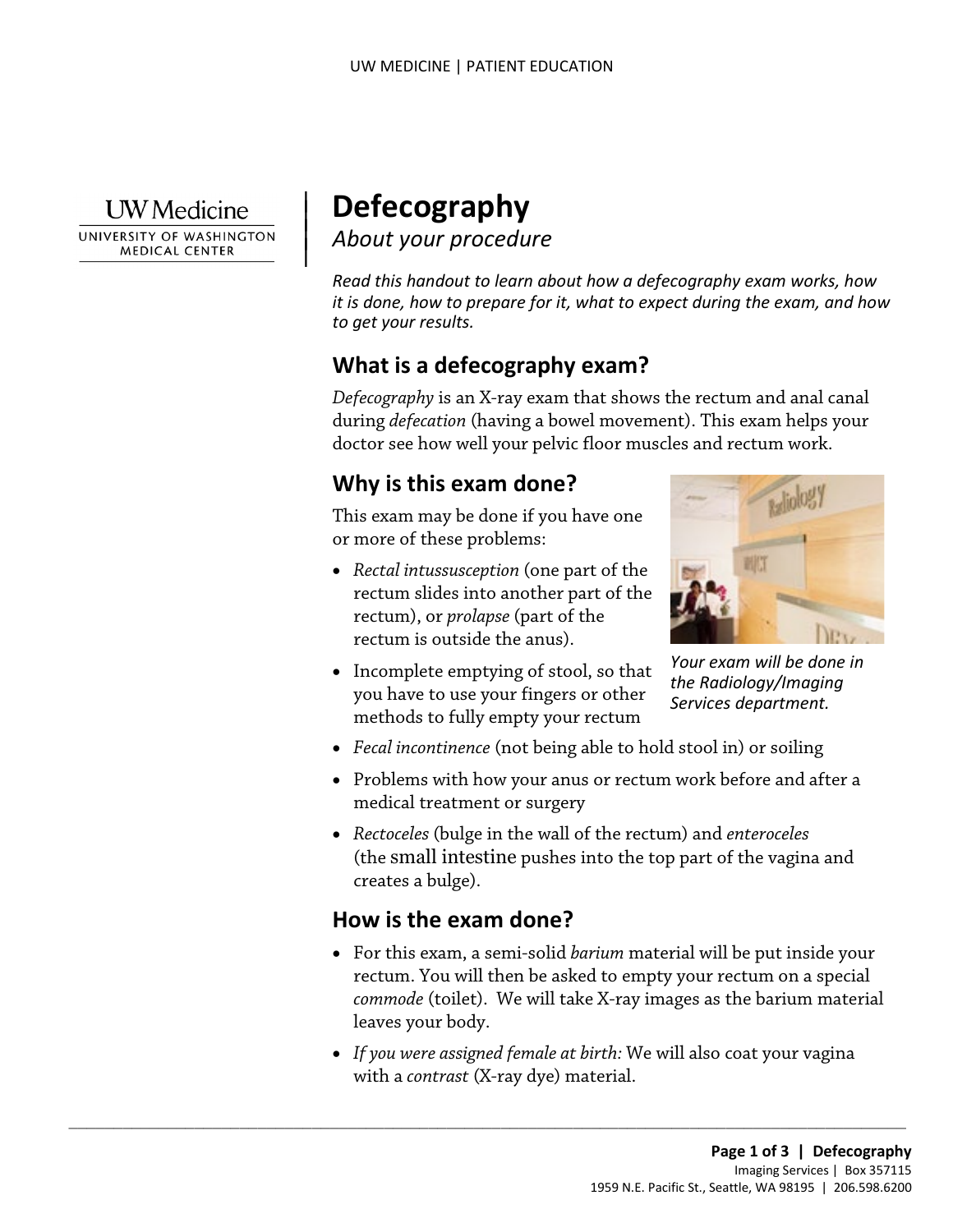

*To prepare for your exam:* 

- *Take your regular medicines with small sips of water at least 2 hours before your exam.*
- *Do not eat or drink anything for 2 hours before your exam.*
- Some patients may find this exam awkward, but it provides helpful information that will help your doctor diagnose your problem.
- How does the exam work?
- First, the [radiologist](javascript:glossAry() will use a *fluoroscope* to watch the barium flow into your lower *gastrointestinal* (GI) tract. The fluoroscope projects moving pictures onto a screen. Then, still pictures are taken from the moving pictures.

## **How should I prepare for the exam?**

- before your exam to get instructions. • If you have diabetes, you may need to adjust your diabetes medicines. Talk with your diabetes care provider at least 2 weeks
- *If you were assigned female at birth:* Tell your provider if you are pregnant or breastfeeding, or if there is any chance you could be pregnant.

#### **On Exam Day**

- Do **not** eat or drink anything for 2 hours before your exam.
- • Take your usual medicines with small sips of water at least 2 hours before your exam.
- You do **not** need to do an enema or anything else to prepare your rectum.
- You must arrive 2 hours before your scheduled exam.
- *If you were assigned female at birth:* Tell the technologist if there is any chance you could be pregnant.

## **What can I expect?**

• When you arrive, we will give you barium to drink.

 $\_$  ,  $\_$  ,  $\_$  ,  $\_$  ,  $\_$  ,  $\_$  ,  $\_$  ,  $\_$  ,  $\_$  ,  $\_$  ,  $\_$  ,  $\_$  ,  $\_$  ,  $\_$  ,  $\_$  ,  $\_$  ,  $\_$  ,  $\_$  ,  $\_$  ,  $\_$  ,  $\_$  ,  $\_$  ,  $\_$  ,  $\_$  ,  $\_$  ,  $\_$  ,  $\_$  ,  $\_$  ,  $\_$  ,  $\_$  ,  $\_$  ,  $\_$  ,  $\_$  ,  $\_$  ,  $\_$  ,  $\_$  ,  $\_$  ,

- 2 hours to prepare you for the exam. The actual exam takes about 15 to 30 minutes. • Plan to be at the medical center about 3 hours total. It will take
- barium that may leak from your rectum. • The technologist will offer you a sanitary pad to absorb any
- After your exam, drink extra fluids to help flush the rest of the barium from your body.